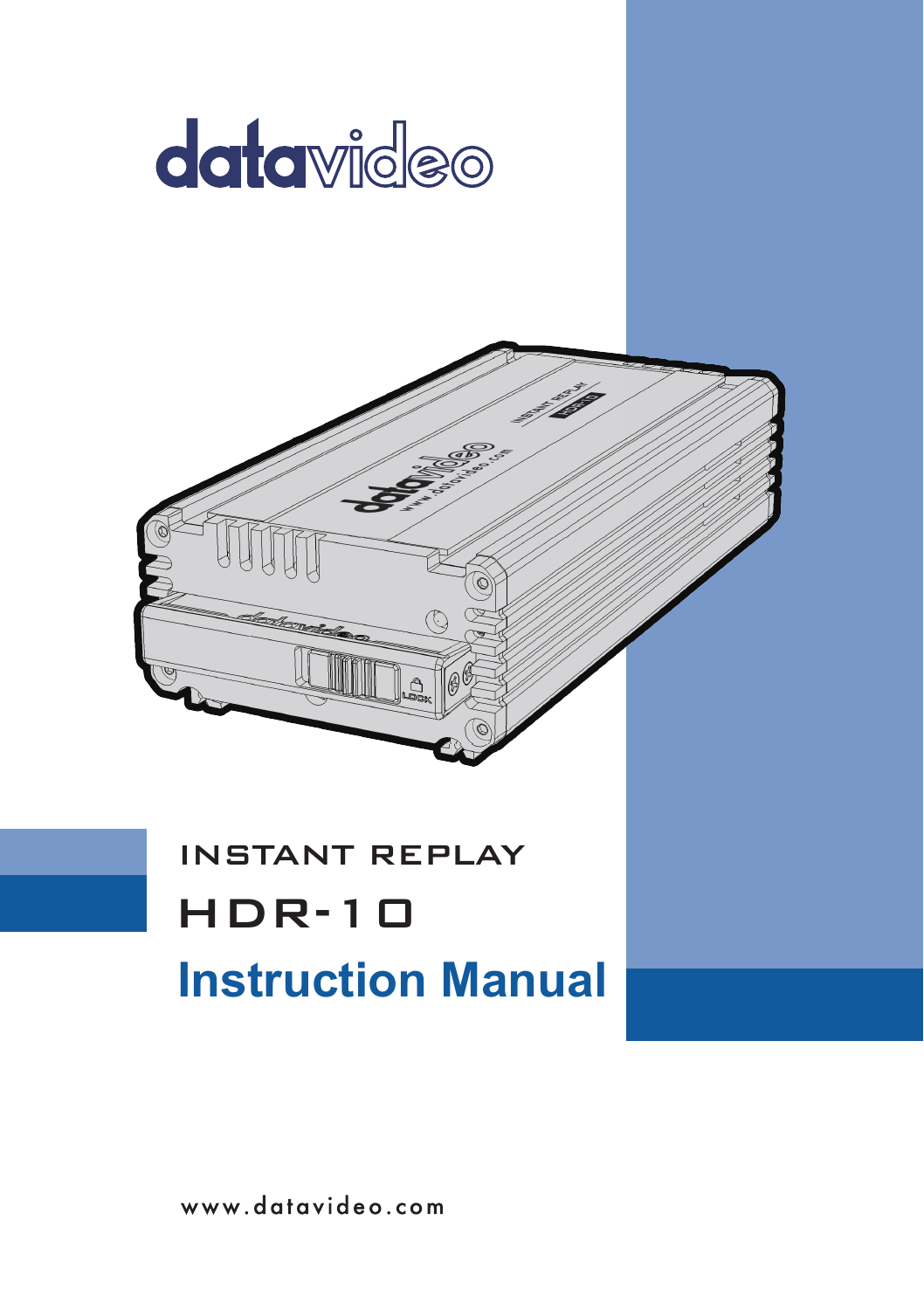# **Table of Contents**

| 1. |                   |  |  |  |
|----|-------------------|--|--|--|
| 2. |                   |  |  |  |
| 3. |                   |  |  |  |
|    |                   |  |  |  |
| 4. |                   |  |  |  |
|    | 4.1<br>42         |  |  |  |
|    | 4.3               |  |  |  |
|    | 44                |  |  |  |
| 5. |                   |  |  |  |
|    | 5.1<br>5.2<br>5.3 |  |  |  |
| 6. |                   |  |  |  |
| 7. |                   |  |  |  |
| 8. |                   |  |  |  |
| 9. |                   |  |  |  |

#### **Disclaimer of Product & Services**

The information offered in this instruction manual is intended as a guide only. At all times, Datavideo Technologies will try to give correct, complete and suitable information. However, Datavideo Technologies cannot exclude that some information in this manual, from time to time, may not be correct or may be incomplete. This manual may contain typing errors, omissions or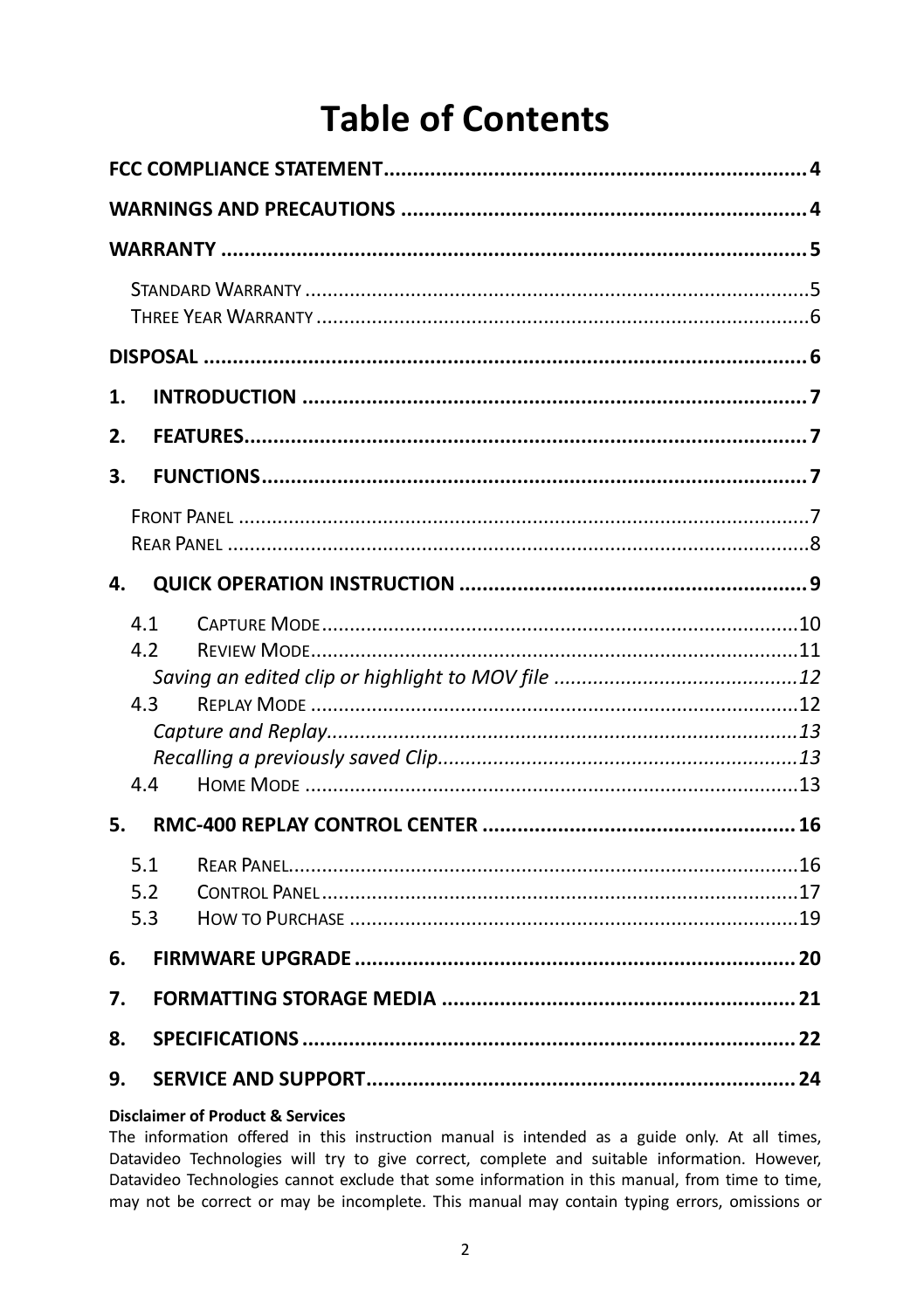incorrect information. Datavideo Technologies always recommend that you double check the information in this document for accuracy before making any purchase decision or using the product. Datavideo Technologies is not responsible for any omissions or errors, or for any subsequent loss or damage caused by using the information contained within this manual. Further advice on the content of this manual or on the product can be obtained by contacting your local Datavideo Office or dealer.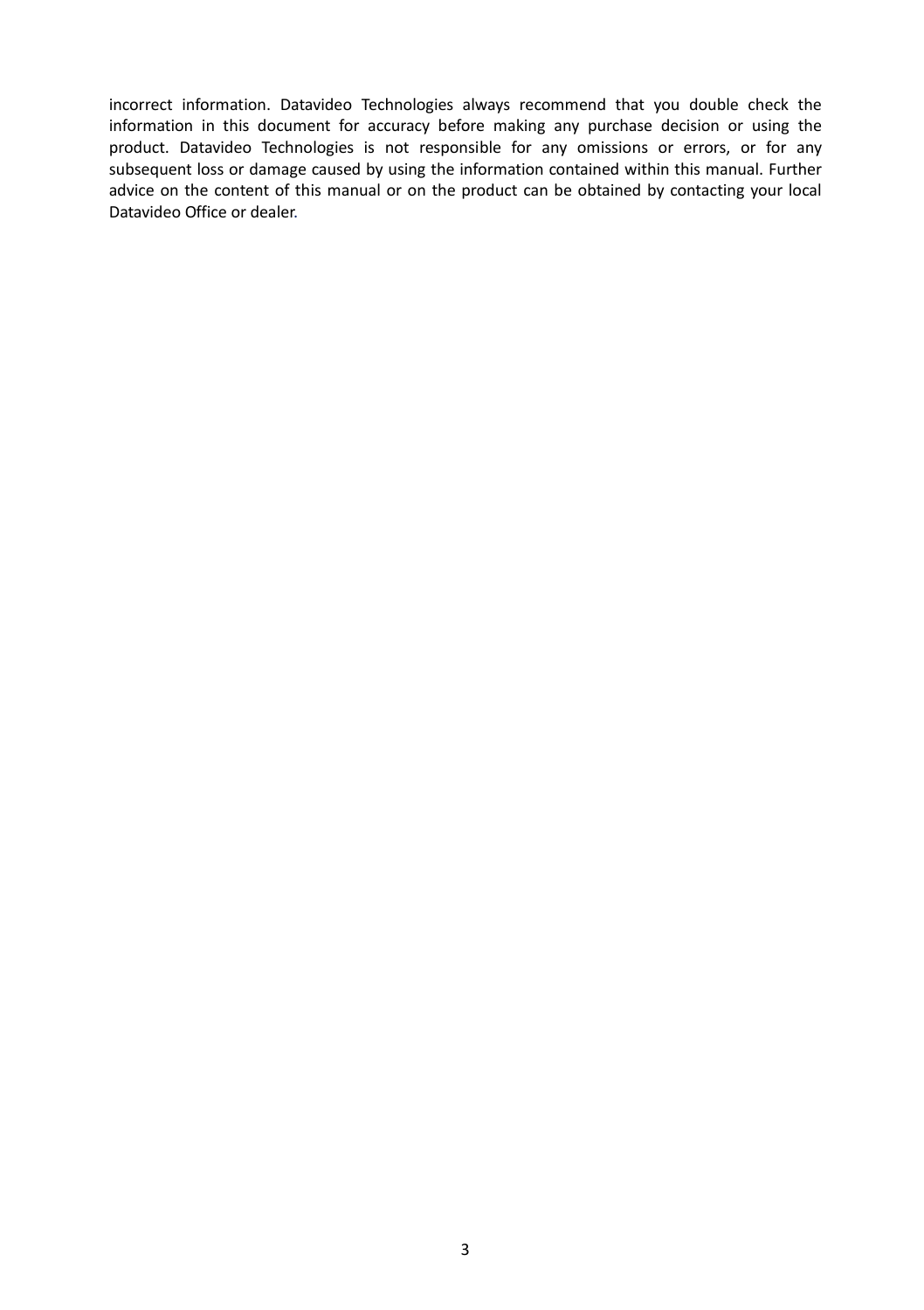## <span id="page-3-0"></span>**FCC Compliance Statement**

This device complies with part 15 of the FCC rules. Operation is subject to the following two conditions:

- (1) This device may not cause harmful interference, and
- (2) This device must accept any interference received, including interference that may cause undesired operation.

## <span id="page-3-1"></span>**Warnings and Precautions**

- 1. Read all of these warnings and save them for later reference.
- 2. Follow all warnings and instructions marked on this unit.
- 3. Unplug this unit from the wall outlet before cleaning. Do not use liquid or aerosol cleaners. Use a damp cloth for cleaning.
- 4. Do not use this unit in or near water.
- 5. Do not place this unit on an unstable cart, stand, or table. The unit may fall, causing serious damage.
- 6. Slots and openings on the cabinet top, back, and bottom are provided for ventilation. To ensure safe and reliable operation of this unit, and to protect it from overheating, do not block or cover these openings. Do not place this unit on a bed, sofa, rug, or similar surface, as the ventilation openings on the bottom of the cabinet will be blocked. This unit should never be placed near or over a heat register or radiator. This unit should not be placed in a built-in installation unless proper ventilation is provided.
- 7. This product should only be operated from the type of power source indicated on the marking label of the AC adapter. If you are not sure of the type of power available, consult your Datavideo dealer or your local power company.
- 8. Do not allow anything to rest on the power cord. Do not locate this unit where the power cord will be walked on, rolled over, or otherwise stressed.
- 9. If an extension cord must be used with this unit, make sure that the total of the ampere ratings on the products plugged into the extension cord do not exceed the extension cord's rating.
- 10. Make sure that the total amperes of all the units that are plugged into a single wall outlet do not exceed 15 amperes.
- 11. Never push objects of any kind into this unit through the cabinet ventilation slots, as they may touch dangerous voltage points or short out parts that could result in risk of fire or electric shock. Never spill liquid of any kind onto or into this unit.
- 12. Except as specifically explained elsewhere in this manual, do not attempt to service this product yourself. Opening or removing covers that are marked "Do Not Remove" may expose you to dangerous voltage points or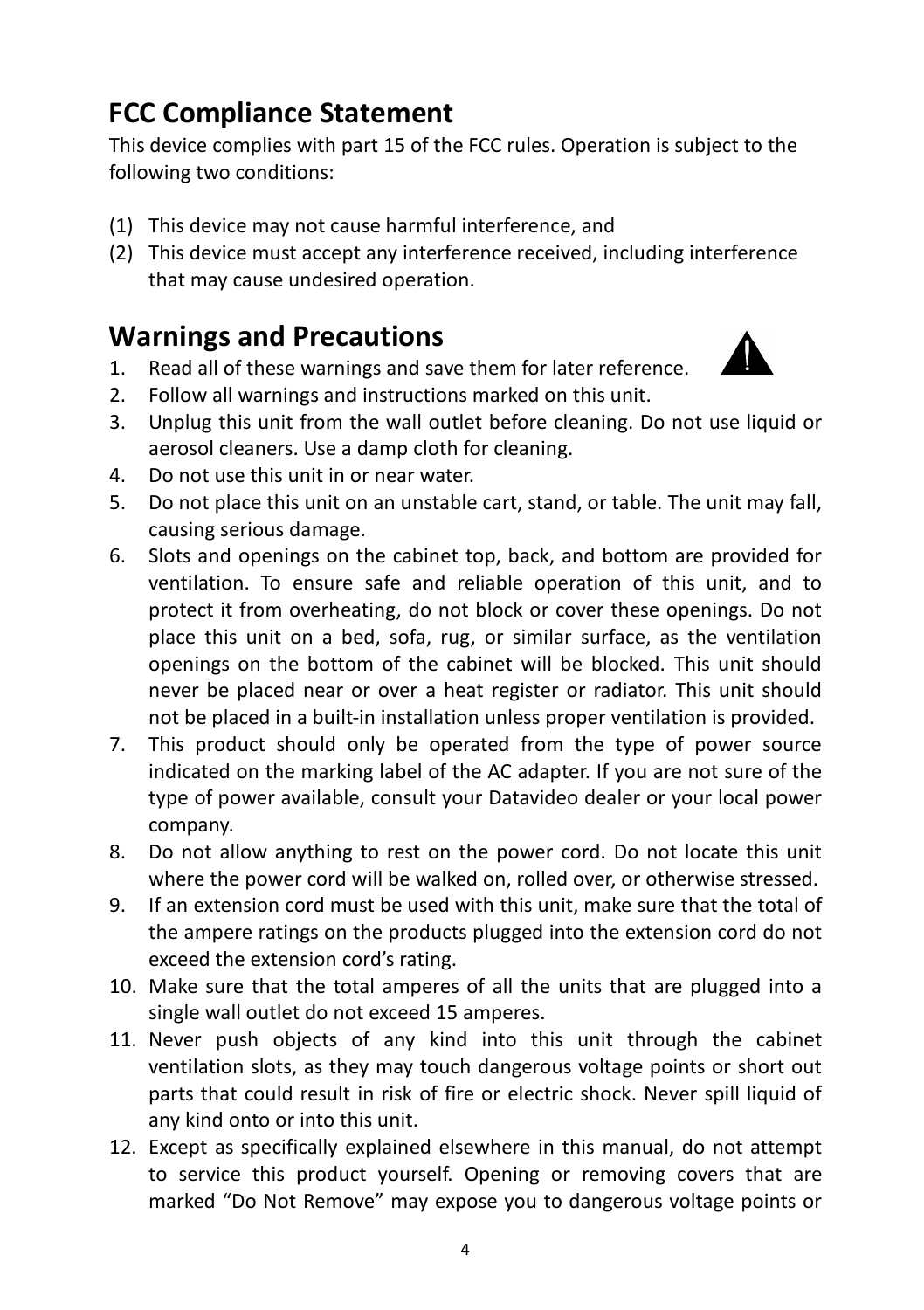other risks, and will void your warranty. Refer all service issues to qualified service personnel.

- 13. Unplug this product from the wall outlet and refer to qualified service personnel under the following conditions:
	- a. When the power cord is damaged or frayed;
	- b. When liquid has spilled into the unit;
	- c. When the product has been exposed to rain or water;
	- d. When the product does not operate normally under normal operating conditions. Adjust only those controls that are covered by the operating instructions in this manual; improper adjustment of other controls may result in damage to the unit and may often require extensive work by a qualified technician to restore the unit to normal operation;
	- e. When the product has been dropped or the cabinet has been damaged;
	- f. When the product exhibits a distinct change in performance, indicating a need for service.

## <span id="page-4-0"></span>**Warranty**

#### <span id="page-4-1"></span>*Standard Warranty*

- Datavideo equipment are guaranteed against any manufacturing defects for one year from the date of purchase.
- The original purchase invoice or other documentary evidence should be supplied at the time of any request for repair under warranty.
- The product warranty period begins on the purchase date. If the purchase date is unknown, the product warranty period begins on the thirtieth day after shipment from a Datavideo office.
- All non-Datavideo manufactured products (product without Datavideo logo) have only one year warranty from the date of purchase.
- Damage caused by accident, misuse, unauthorized repairs, sand, grit or water is not covered under warranty.
- Viruses and malware infections on the computer systems are not covered under warranty.
- Any errors that are caused by unauthorized third-party software installations, which are not required by our computer systems, are not covered under warranty.
- All mail or transportation costs including insurance are at the expense of the owner.
- All other claims of any nature are not covered.
- All accessories including headphones, cables, and batteries are not covered under warranty.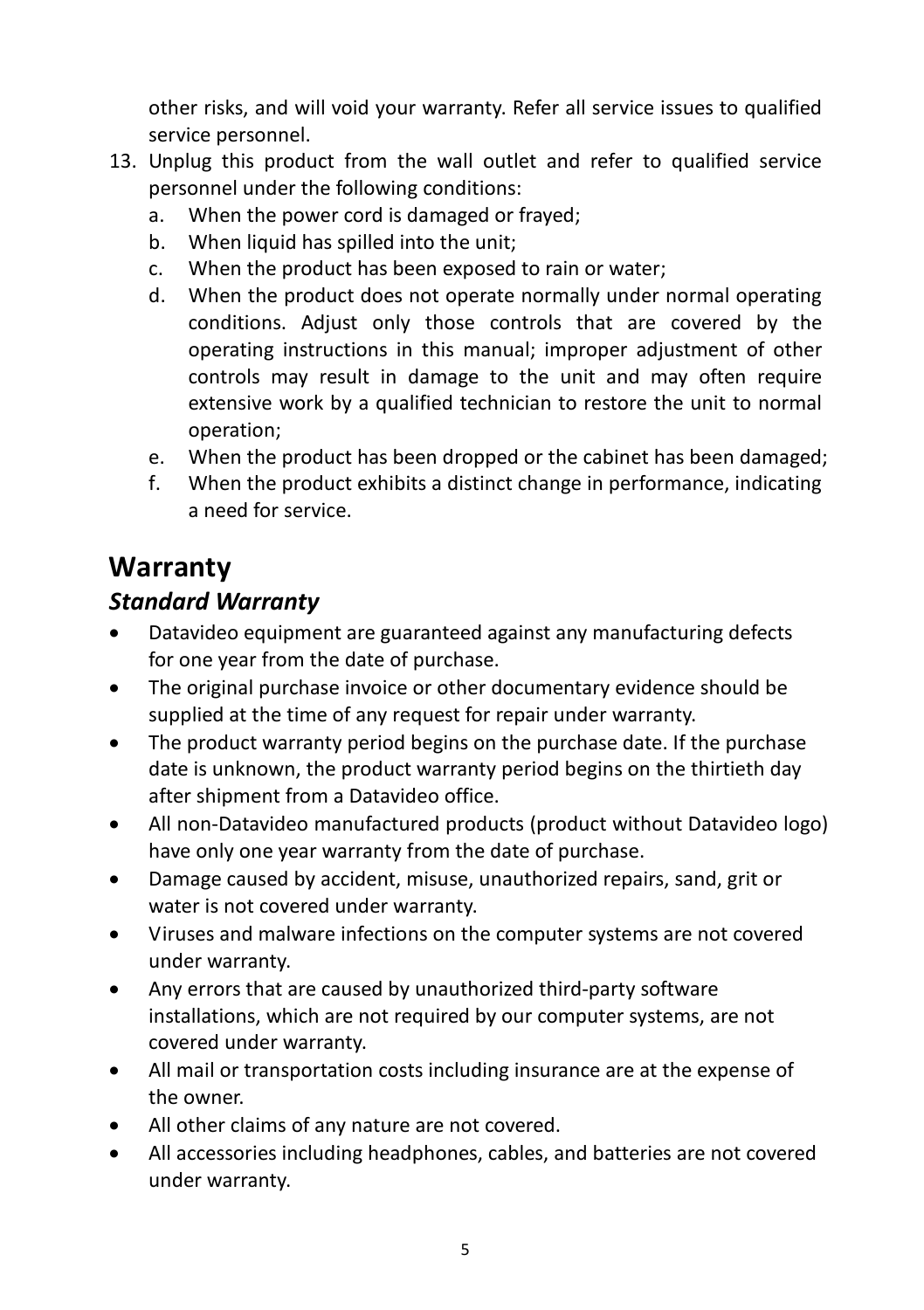- Warranty only valid in the country or region of purchase.
- Your statutory rights are not affected.

#### <span id="page-5-0"></span>*Three Year Warranty*

• All Datavideo products purchased after July 1st, 2017 are qualified for a free two years extension to the standard warranty, providing the product is registered with Datavideo within 30 days of purchase.



- Certain parts with limited lifetime expectancy such as LCD panels, DVD drives, Hard Drive, Solid State Drive, SD Card, USB Thumb Drive, Lighting, Camera module, PCIe Card are covered for 1 year.
- The three-year warranty must be registered on Datavideo's official website or with your local Datavideo office or one of its authorized distributors within 30 days of purchase.

#### <span id="page-5-1"></span>**Disposal**



#### **For EU Customers only - WEEE Marking**

This symbol on the product or on its packaging indicates that this product must not be disposed of with your other household waste. Instead, it is your responsibility to dispose of your waste equipment by handing it over to a designated collection point for the recycling of waste electrical and electronic equipment. The separate collection and recycling of your waste equipment at the

time of disposal will help to conserve natural resources and ensure that it is recycled in a manner that protects human health and the environment. For more information about where you can drop off your waste equipment for recycling, please contact your local city office, your household waste disposal service or the shop where you purchased the product.



*CE Marking* is the symbol as shown on the left of this page. The letters "**CE**" are the abbreviation of French phrase "Conformité Européene" which literally means "European Conformity". The term initially used was "EC Mark" and it was officially replaced by "CE Marking" in the

Directive 93/68/EEC in 1993. "CE Marking" is now used in all EU official documents.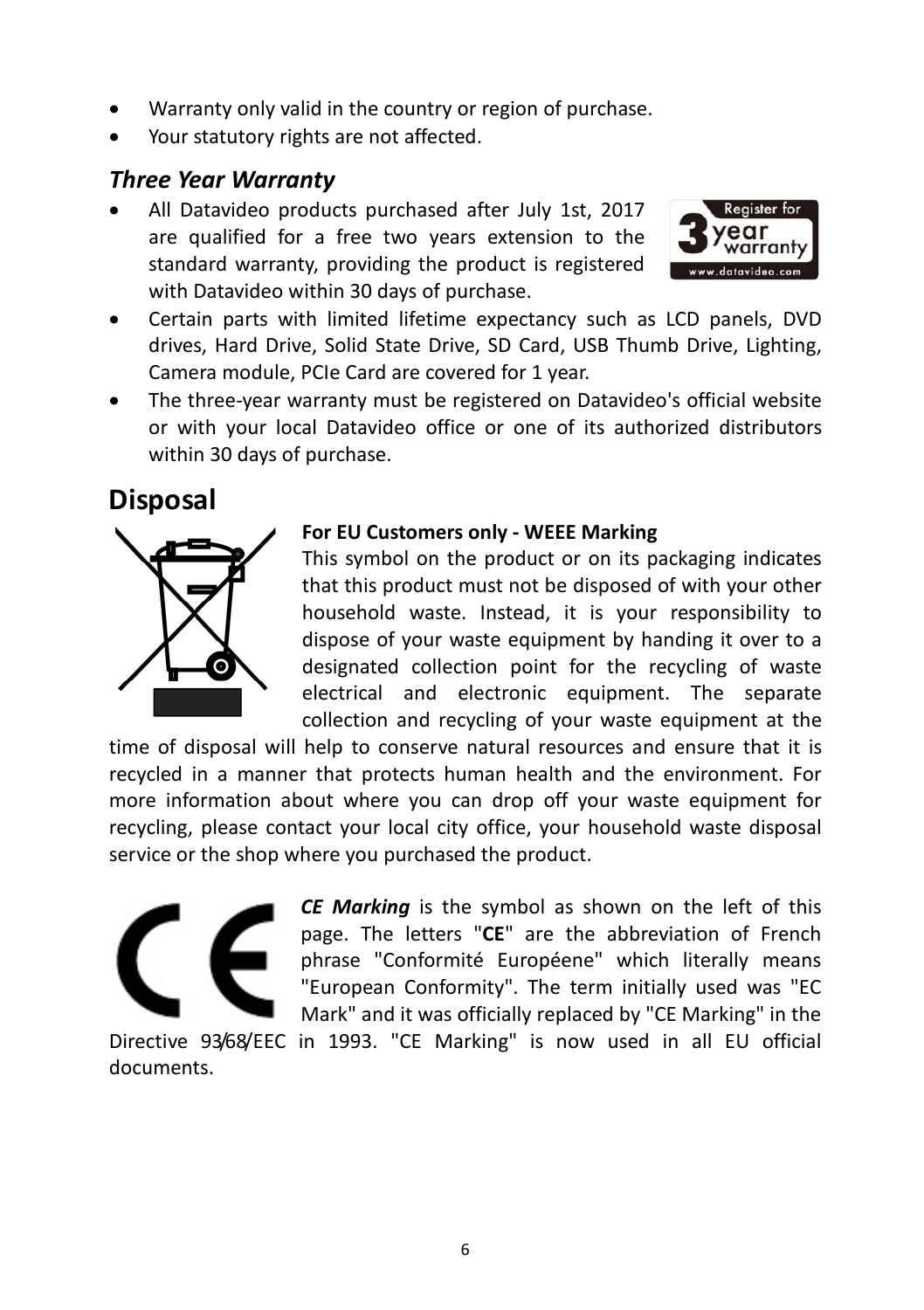## <span id="page-6-0"></span>**1. Introduction**

The HDR-10 is a Highlight Replay Recorder (3G/HD/SD SDI) capable of capturing specific, desired or special scenes during any sports game. The captured scene is then output to the switcher as a replay. The HDR-10 also allows the user to store the chosen Highlights into removable compatible media (2.5" SSD recommended). The User controls the unit with a simple USB 2.0 compatible Jog/Shuttle wheel which has five function buttons. An SDI AUX video output from the HDR-10 unit provides an On Screen Display (OSD) menu and the PGM SDI output provides clean video output.

**Note: The HDR-10 3G input accepts video signals from Level A camera only.**

## <span id="page-6-1"></span>**2. Features**

- Single channel highlight replay recorder
- Internal 4GB Buffer to capture and review the event
- 3G/HD/SD SDI input, output and loop through with embedded audio
- A third party Jog/Shuttle control device is provided with the unit
- GPI interface allows other devices such as switcher to trigger the playback.
- Recording file formats: Uncompressed 4:2:2 MOV
- LISN (Local Interconnect Synchronous Network) connection between main unit, remote controller and other devices.

# <span id="page-6-2"></span>**3. Functions**

# <span id="page-6-3"></span>**Front Panel**





Media Locking Switch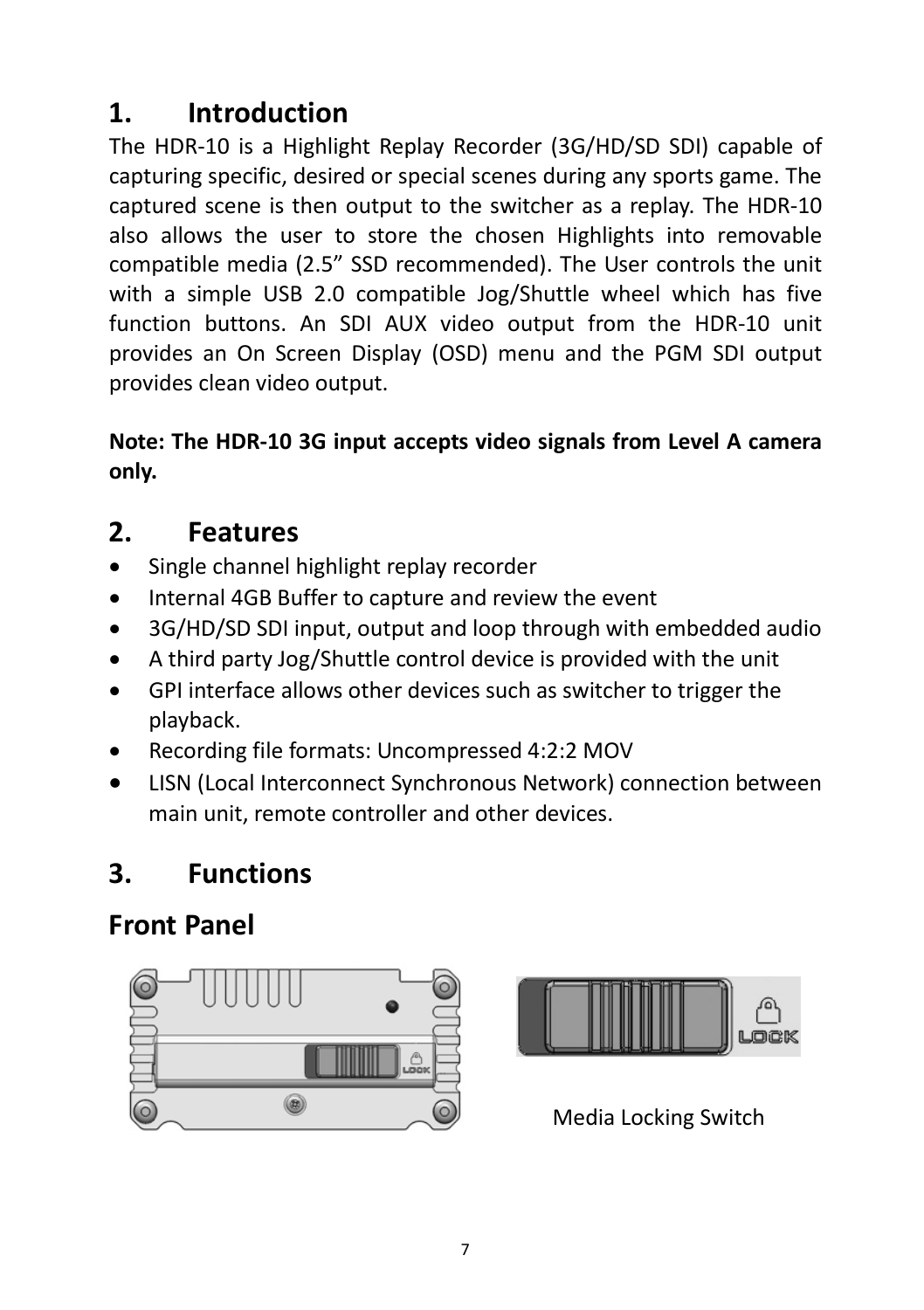## <span id="page-7-0"></span>**Rear Panel**





DC In Socket (12V)



ON/OFF Switch



USB 2.0 port for Control or Updates



External GPI Trigger



AUX OUT



PGM OUT



SDI IN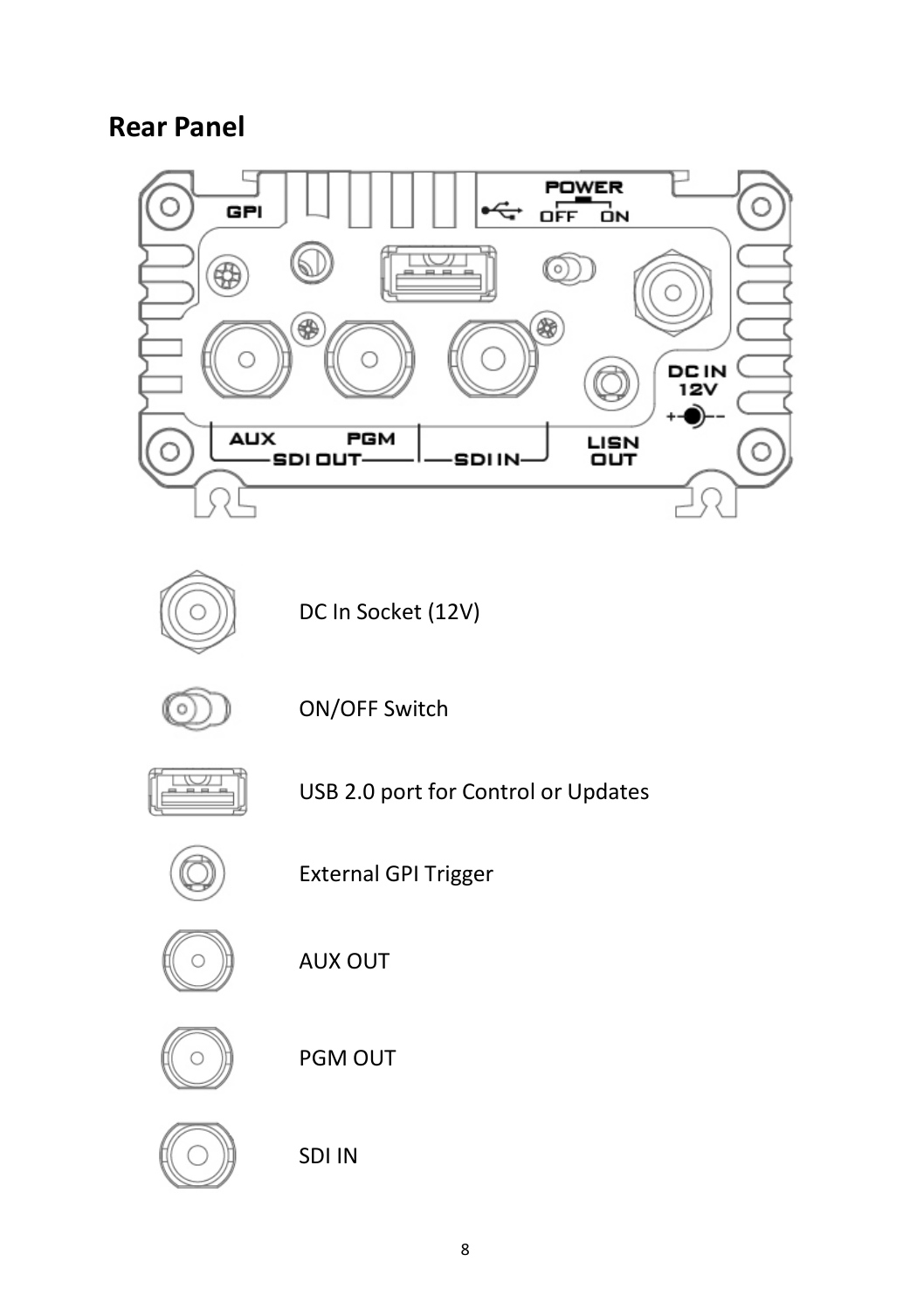## <span id="page-8-0"></span>**4. Quick Operation Instruction**

To operate the HDR-10, the user needs to be familiar with the supplied *Contour Shuttle Express* USB 2.0 controller. When viewing the HDR-10 AUX SDI output, relevant controller buttons or wheels are annotated as an OSD menu in the lower left hand corner of the video with a number or icon assigned to each. This OSD menu is not shown on the separate PGM SDI output.



There are four modes of operation within the HDR-10, three main modes and a menu driven maintenance mode. **The three main modes follow the normal operation sequence of the HDR-10**.

These are, in order:

| 1. Capture Mode | Where live action is monitored and a potential<br>highlight is flagged. |
|-----------------|-------------------------------------------------------------------------|
| 2. Review Mode  | Where a highlight is precisely edited and can be<br>also saved.         |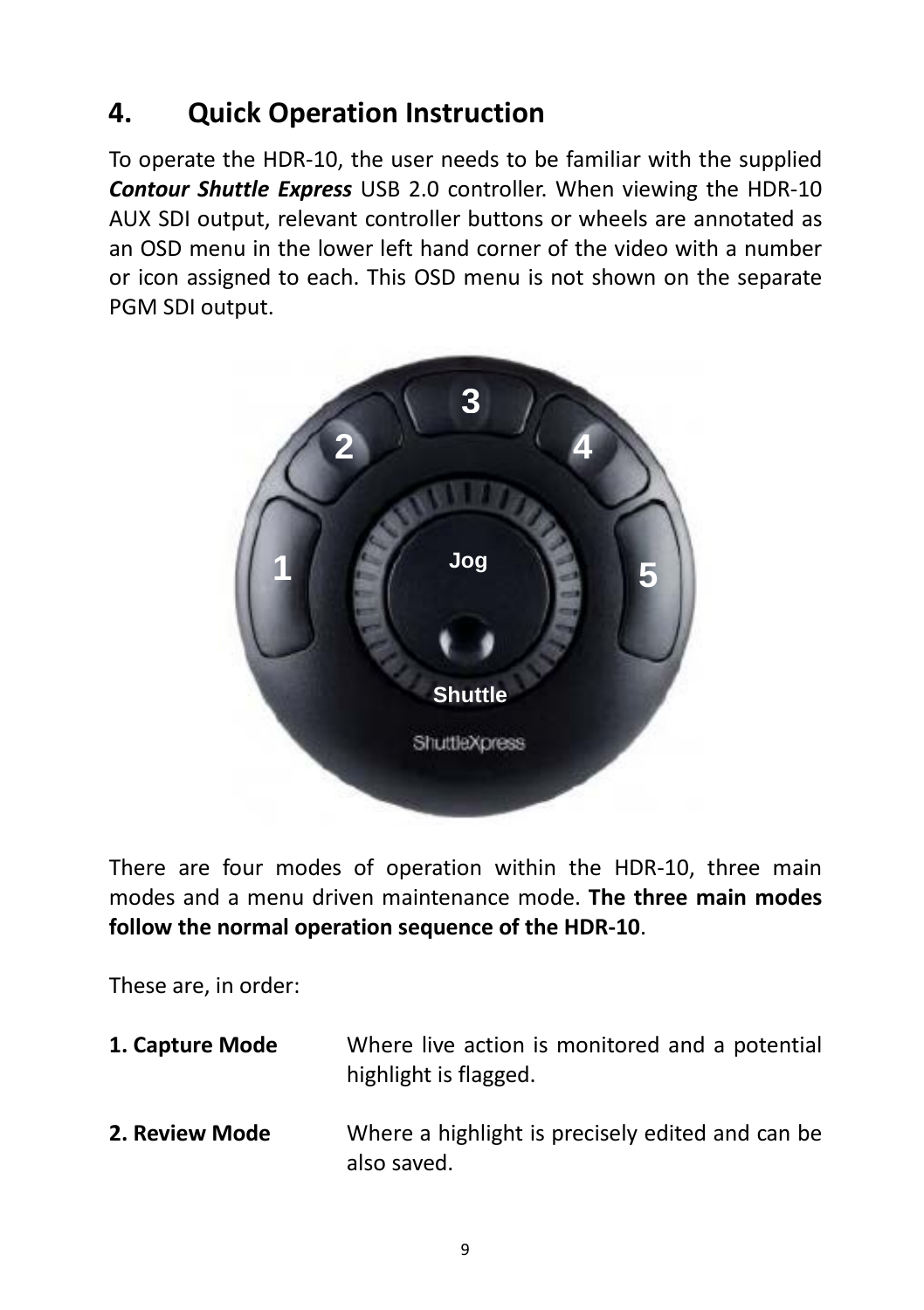| 3. Replay Mode | Where the selected highlight is replayed on the |
|----------------|-------------------------------------------------|
|                | PGM OUT port.                                   |

In these three modes, dedicated keys are provided for quick access and control. As a reminder, the function of each button or wheel is then annotated in the lower left hand corner of the AUX screen.

**Maintenance mode** Accessed from the **HOME menu option** and is menu driven.

### <span id="page-9-0"></span>**4.1 Capture Mode**

The HDR-10 automatically enters this mode when it is first powered on and this mode can also be selected from the OSD Home menu by the user.

In capture mode video is buffered or saved to working memory only. This memory is depicted by a growing **red buffer line** at the bottom of the AUX OSD display.

**This memory buffer will only store up to the latest 30 seconds of video.** Once the buffer memory is full the line stops growing and the HDR-10 starts recycling memory or buffer space. During this recycle process the oldest video frames captured are lost in order to save the latest video data being supplied to the HDR-10.

|             | Drop start cue sets the start point of a particular<br>replay clip |
|-------------|--------------------------------------------------------------------|
| <b>FXIT</b> | Exit highlight Capture mode and enter Review mode                  |

When the user presses button 2 on the Jog/Shuttle controller, a start flag or box is shown progressing along the red buffer line. This marks the beginning of a possible video highlight to be replayed. When the user decides enough video has been captured for the highlight clip button 5 is pressed to end capture mode and the unit automatically enters Review Mode.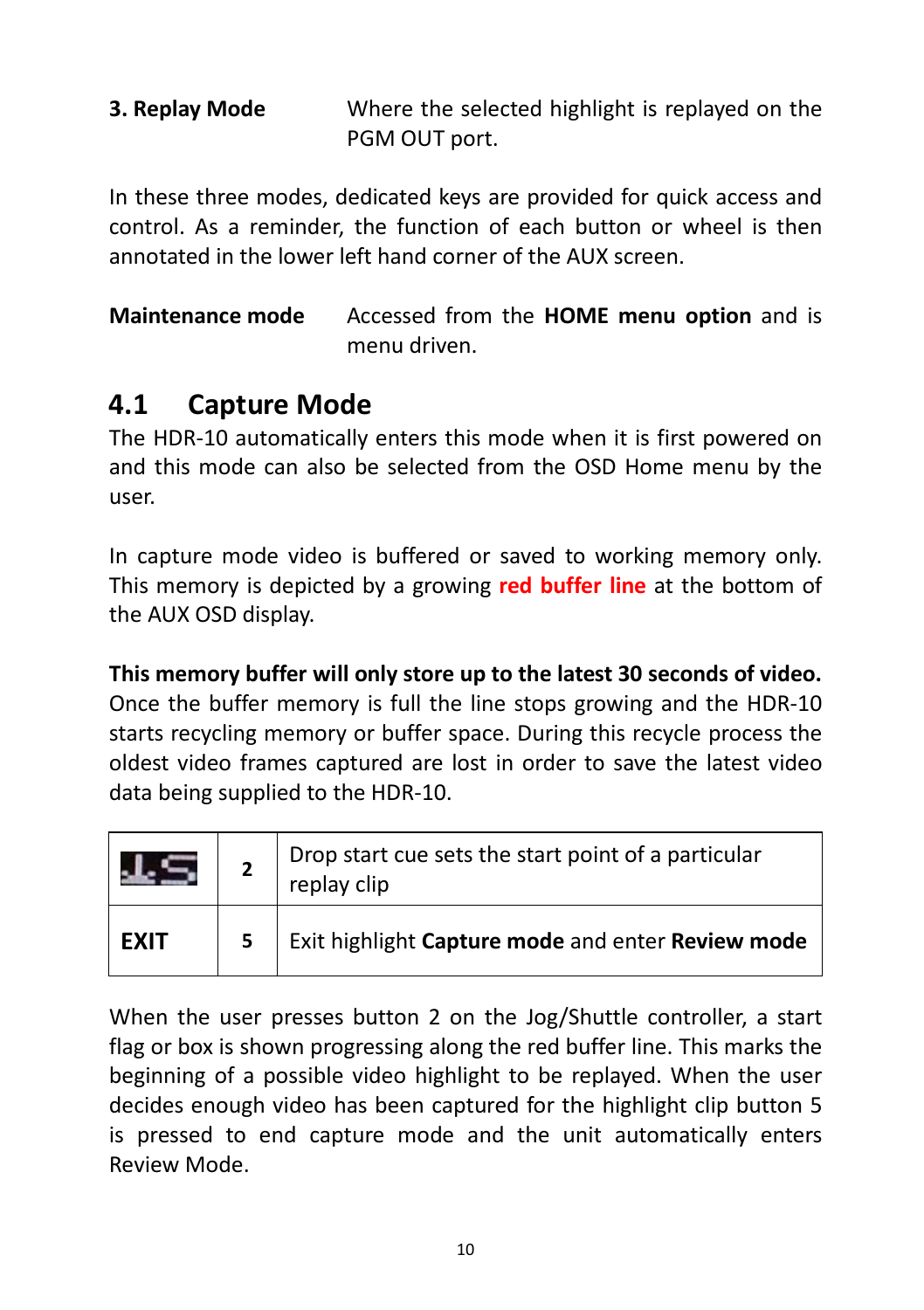## <span id="page-10-0"></span>**4.2 Review Mode**

The HDR-10 automatically enters this mode when capture mode is exited. This mode can also be selected from the OSD Home menu by the user. **In review mode** the buffer line has changed colour to a **green buffer line** to quickly confirm the mode has changed.

The clip marked between the start and exit buttons being pressed in capture mode can now be reviewed, edited further or saved to the removable SSD media as an uncompressed .MOV file.

|  | $\mathbf{1}$ | Save the currently marked clip, between the<br>Start and End points, as an uncompressed MOV<br>file to the removable SSD media. |  |
|--|--------------|---------------------------------------------------------------------------------------------------------------------------------|--|
|  | $\mathbf{2}$ | Drop Start Cue marker at current position                                                                                       |  |
|  |              | Go to Start Cue marker                                                                                                          |  |
|  | 3            | Toggles the unit between Drop Marker or Go To<br>marker mode                                                                    |  |
|  | 4            | Drop End Cue marker at current position                                                                                         |  |
|  |              | Go to End Cue marker                                                                                                            |  |
|  |              | Jog (inside wheel) : Frame-By-Frame fine tune                                                                                   |  |
|  |              | Shuttle (outside wheel): Fast forward or rewind<br>at 1x, 2x or 4x speed                                                        |  |
|  | 5            | Exit the Review mode and move to Replay<br>mode                                                                                 |  |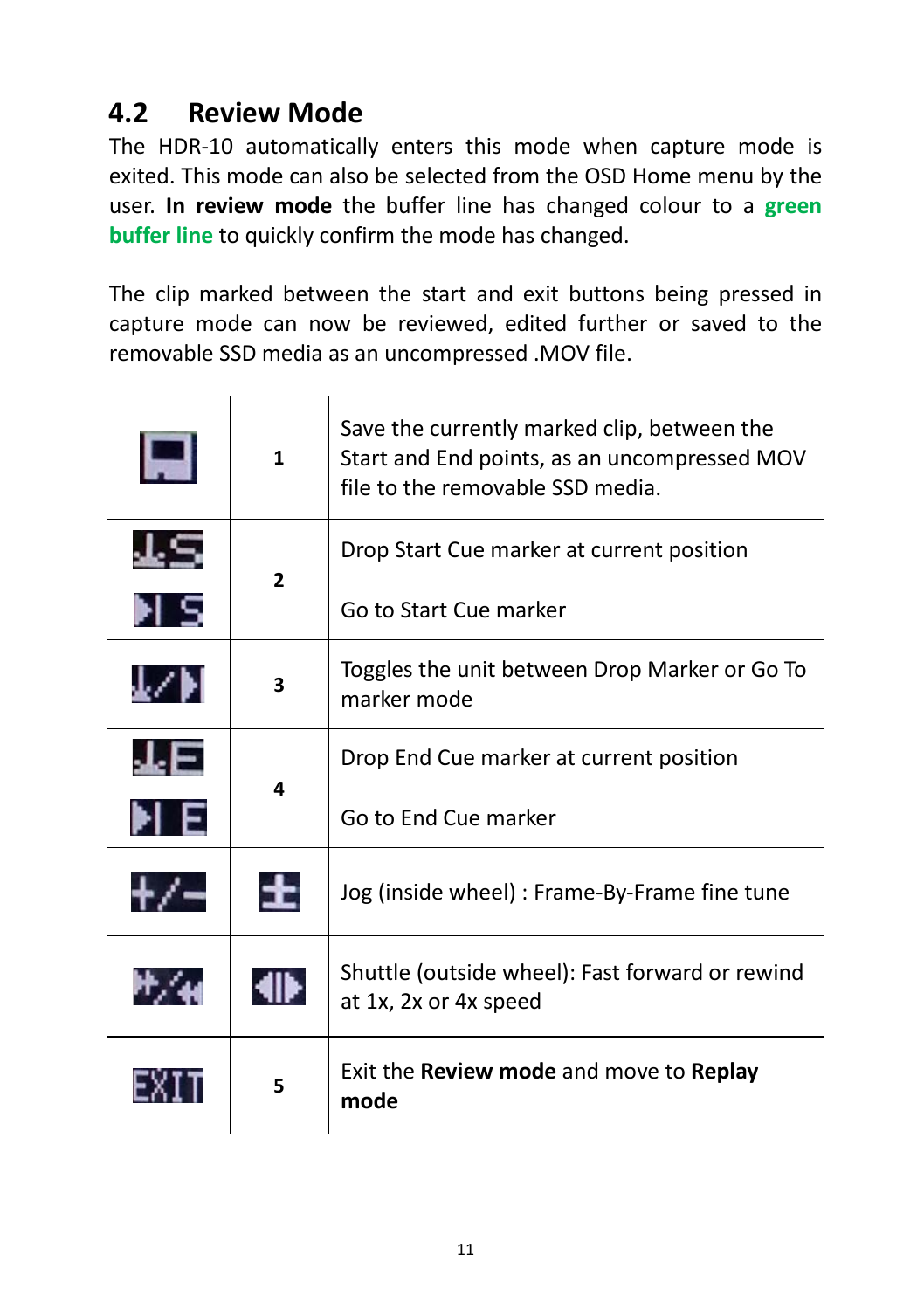#### <span id="page-11-0"></span>**Saving an edited clip or highlight to MOV file**

The HDR-10 only saves the marked clip/highlight on the buffer line to the removable SSD as an uncompressed MOV file. The file size will be large, up to 4GB, depending on the clip length in seconds. The saved clip can be replayed from the unit at a later stage or added (appended) to other clips on the same SSD. The SSD removed from the HDR-10 can also be used to transfer saved clips to a non-linear editing computer.

- 1. Power on the HDR-10 and by default, the HDR-10 will be in the capture mode.
- 2. Press the No. 2 control button to place the start cue
- 3. To stop capturing, press the No. 5 control button (EXIT) and enter the Review Mode
- 4. In Review Mode, use jog and shuttle wheels to adjust the cursor position and once the cursor is at desired position, replace the start cue and/or the end cue.
- 5. Press the No. 1 control button ( $\blacksquare$ ) to save after the start and end points are determined.

## <span id="page-11-1"></span>**4.3 Replay Mode**

The HDR-10 automatically enters this mode when review mode is exited. This mode can also be selected from the OSD Home menu by the user.

**In replay mode** the buffer line has also changed colour to **blue** to quickly confirm the mode has changed.

|                                            |    | Play the replay clip                                                             |  |
|--------------------------------------------|----|----------------------------------------------------------------------------------|--|
| $\overline{2}$<br>Repeat<br>Ext/Int T<br>3 |    | Repeat the replay clip for unlimited counts until the<br>button is pressed again |  |
|                                            |    | Switches between GPI trigger or Contour Shuttle<br>Express controller trigger    |  |
| Speed                                      | ↓个 | Change play speed                                                                |  |
| Exit                                       | 5  | Exit the Replay mode and move to the Home menu                                   |  |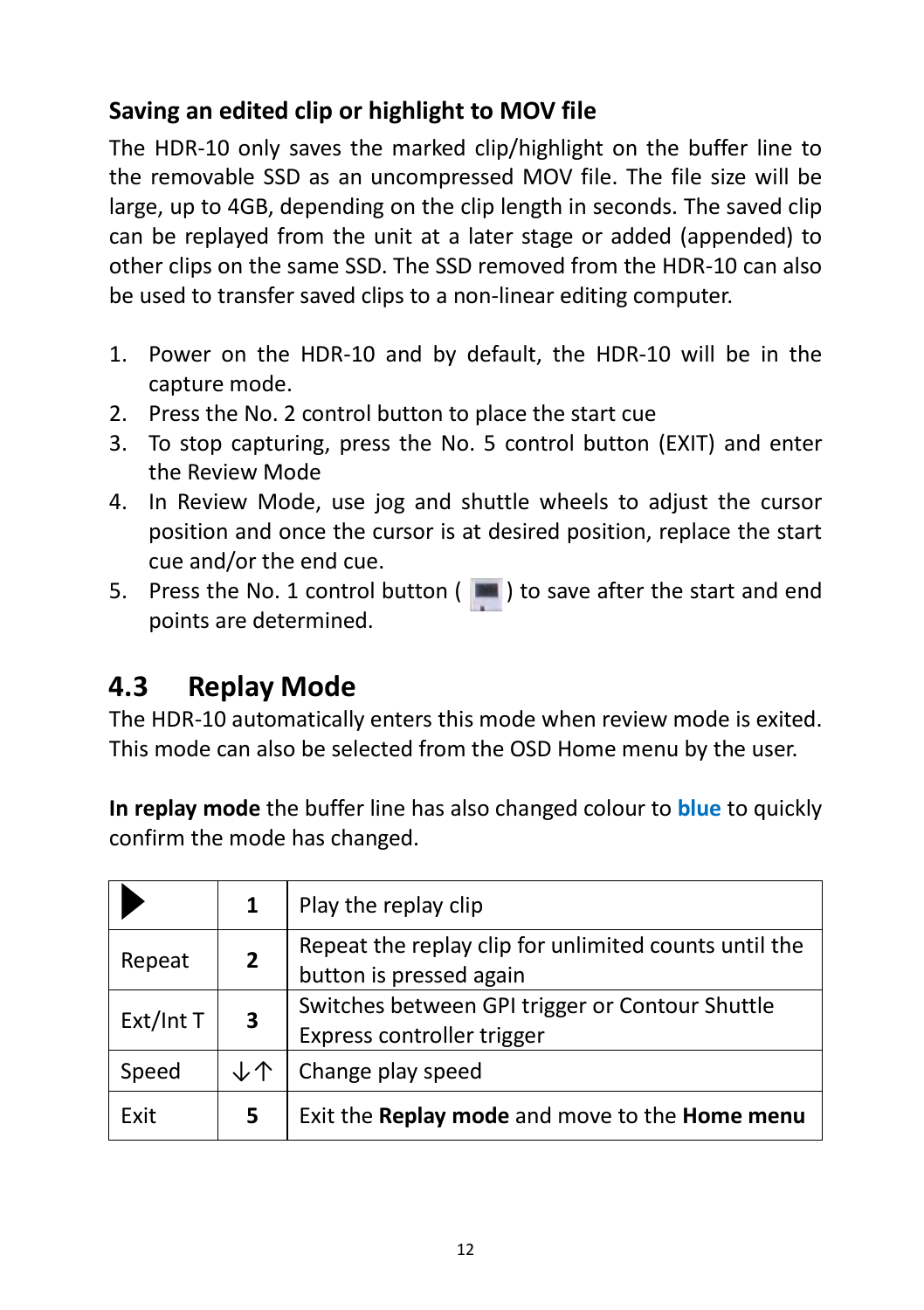#### <span id="page-12-0"></span>**Capture and Replay**

- 1. Power on the HDR-10 and by default, the HDR-10 will be in the capture mode.
- 2. The HDR-10 will start capturing once it is in the capture mode.
- 3. Press the No. 2 controller button to place the start cue.
- 4. To stop capturing, press the No. 5 controller button (EXIT) to enter the Review Mode.
- 5. In the Review Mode, use jog and shuttle wheels to adjust the cursor position and once the cursor is at desired position, place the start cue or the end cue.
- 6. Press the No. 2 controller button to place the start cue and press the No. 4 controller button to place the end cue.
- 7. Press the No. 5 controller button to exit the Review Mode after the start and end points are determined.
- 8. Go to the Replay Mode.
- <span id="page-12-1"></span>9. To start the replay, simply press the No. 1 controller button ( $\blacktriangleright$ )

#### **Recalling a previously saved Clip**

- 1. On the home mode menu, select Media.
- 2. To select the desired bin number, select "**SELECT BIN**" on the Media Sub-Menu.
- 3. After the bin number is selected, select the "**Recall Clip**" option to load the desired clip.
- 4. Select "**SELECT CLIP**" to start clip selection, which can be done by using the jog wheel to cycle through the available clip numbers.
- 5. After the desired clip is selected, the user can either clear the memory buffer content and load the selected clip (Clear and Recall) or append the selected clip to the existing buffer content (Recall Append).
- 6. After the clip is loaded, exit the Media Sub-Menu back to the Home Mode and then select the Replay Mode.
- 7. To start the clip replay, simply press the No. 1 controller button  $(\blacktriangleright)$

## <span id="page-12-2"></span>**4.4 Home Mode**

After entering the Home menu, the menu options can be seen at the top center of the AUX output OSD. The relevant controls are annotated in the lower left hand corner of the AUX screen. The small inside wheel on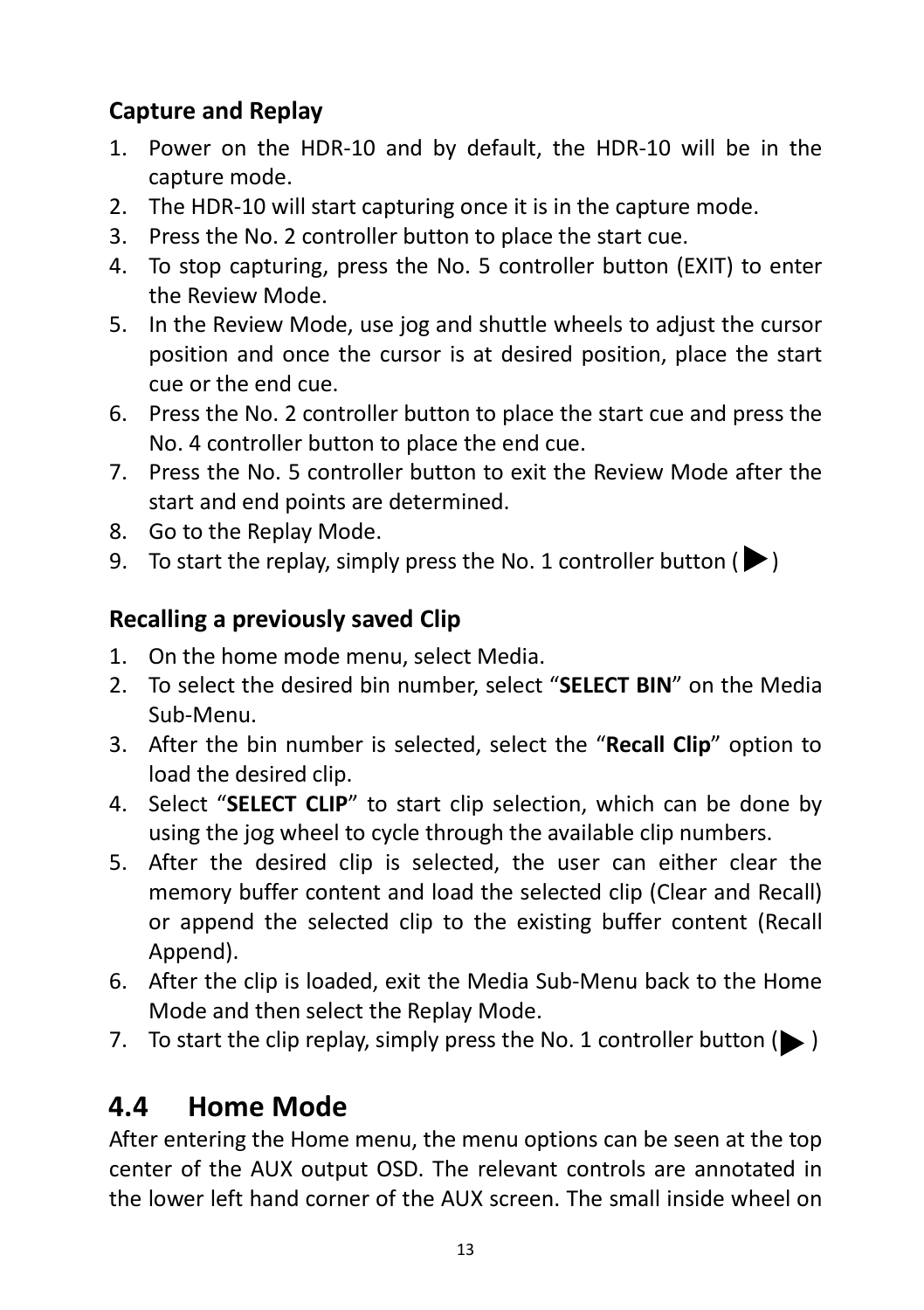the jog/shuttle controller allows the user to scroll up/down the Home menu. To make the selection, simply press the No. 1 control button on the controller.

| Capture       | Capture<br>Mode | Refer to Capture Mode section                                                                |                                                                   |
|---------------|-----------------|----------------------------------------------------------------------------------------------|-------------------------------------------------------------------|
| <b>Review</b> | Review<br>Mode  | Refer to Review Mode section                                                                 |                                                                   |
| <b>Replay</b> | Replay<br>Mode  | Refer to Replay Mode section                                                                 |                                                                   |
|               |                 | Space Avail: Space available on HDR-10<br>Audio and Video formats (e.g. STEREO<br>1080i59.9) |                                                                   |
|               |                 | <b>Recall Clip</b>                                                                           | <b>SELECT CLIP</b>                                                |
|               |                 |                                                                                              | <b>CLEAR AND RECALL</b>                                           |
| <b>Media</b>  | Storage         |                                                                                              | RECALL APPEND                                                     |
|               | Media           | Select Bin                                                                                   |                                                                   |
|               |                 | Mark Clip Bad                                                                                | Yes/No                                                            |
|               |                 | <b>Empty Recent Bin</b>                                                                      | Yes/No                                                            |
|               |                 | <b>Format Media</b>                                                                          | Yes/No                                                            |
|               |                 | Save Clip                                                                                    |                                                                   |
|               |                 | Video Format                                                                                 | 720p50                                                            |
|               |                 |                                                                                              | 720p59.9                                                          |
|               |                 |                                                                                              | 720p60                                                            |
|               |                 |                                                                                              | 1080i50                                                           |
|               |                 |                                                                                              | 1080i59.9                                                         |
|               |                 |                                                                                              | 1080i60                                                           |
|               |                 |                                                                                              | 1080p50                                                           |
| <b>Tools</b>  | System          |                                                                                              | 1080p59.9                                                         |
|               | <b>Tools</b>    |                                                                                              | 1080p60                                                           |
|               |                 |                                                                                              | CONTROL/HDR                                                       |
|               |                 | Revision                                                                                     | Versions<br>CONTROL<br>HDR<br>08.0100<br>08.0002<br>08.0807010303 |
|               |                 | Date & Time (YYYY-                                                                           | <b>SET GMT</b>                                                    |
|               |                 | MM-DD HH:MM)                                                                                 | <b>SET RTC</b>                                                    |
|               |                 | <b>Time Code</b>                                                                             | <b>SET SOURCE</b>                                                 |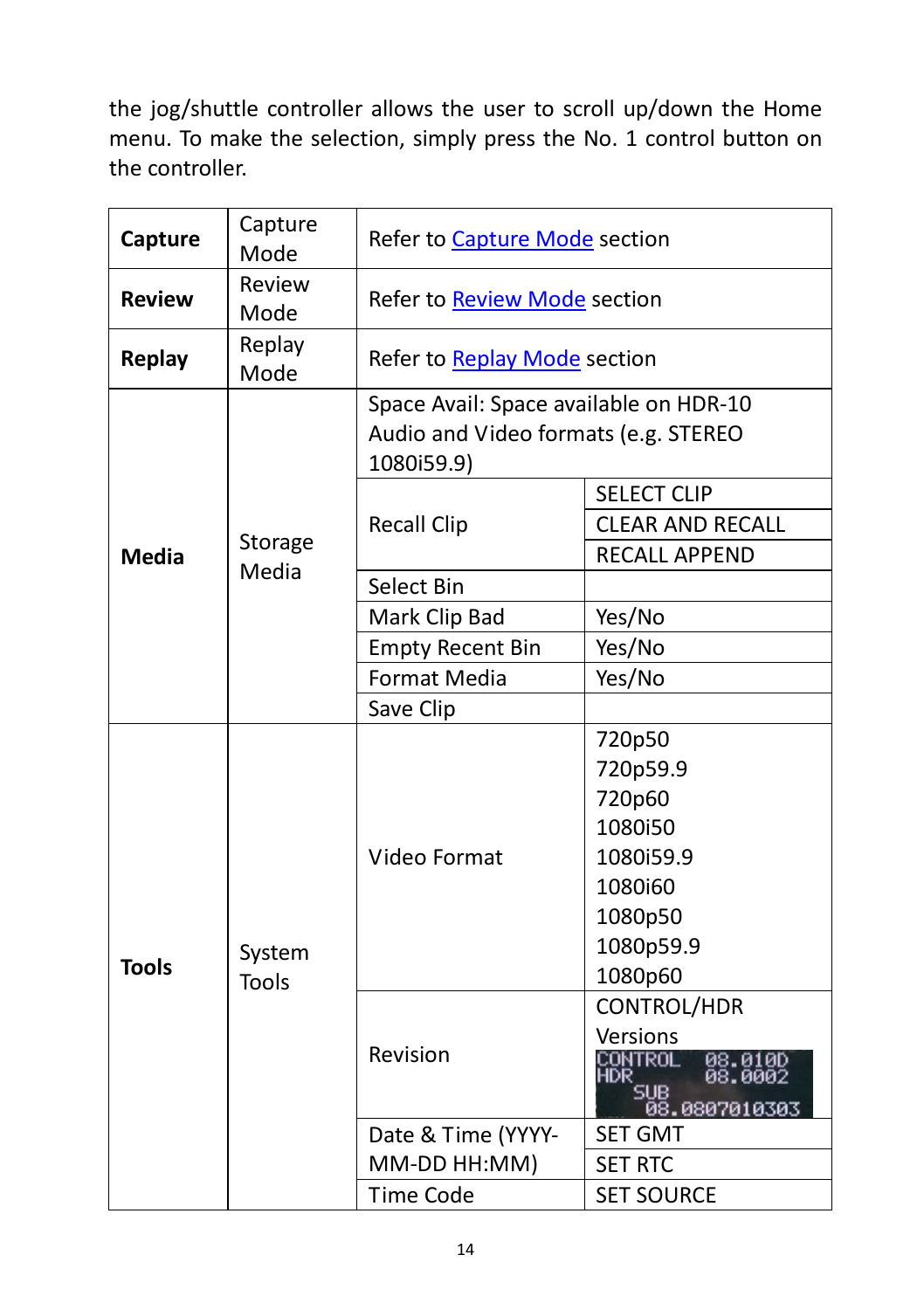|                  | <b>SET TIMECODE</b> |
|------------------|---------------------|
|                  | <b>MONO</b>         |
| Audio Setup      | <b>STEREO</b>       |
|                  | QUAD                |
| Firmware Upgrade |                     |

Currently selected option is indicated by an asterisk mark (\*).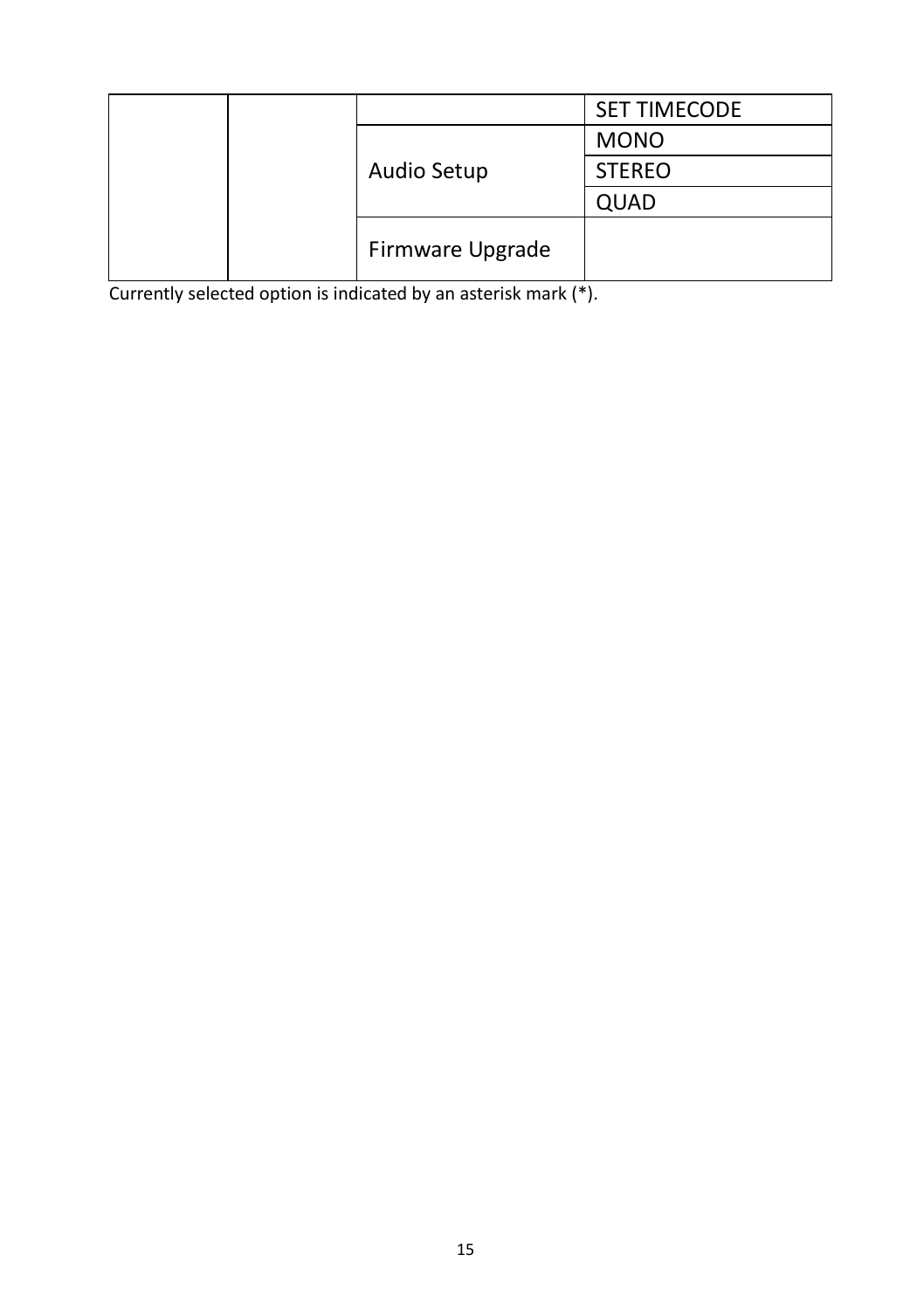## <span id="page-15-0"></span>**5. RMC-400 Replay Control Center**

In addition to the standard Contour *Shuttle Express* USB 2.0 controller, the RMC-400 Replay Control Center is available separately for the user. The RMC-400 offers the user a powerful and effective way to control multiple HDR-10 highlight replay recorders.

The RMC-400 allows the user to control up to four HDR-10 units simultaneously. Moreover, the user can use the RMC-400 to capture their desired scenes during any live events such as sports game or live concert. After the desired scenes are captured, the user will be able to edit and replay the captured scenes directly on the RMC-400.

## <span id="page-15-1"></span>**5.1 Rear Panel**

The rear panel of the RMC-400 is illustrated in the diagram below.



- **Power Switch:** The power switch allows you to turn ON/OFF the device.
- **DC IN 12V:** A 12V DC power adapter unit must be connected to the DC IN 12V socket.
- **Mini-USB interface:** Up to four HDR-10 Highlight Replay Recorders can be connected.
- **GPI interface:** The GPI interface can be used to connect other external devices.
- **Firmware Upgrade:** USB type A interface for firmware upgrade.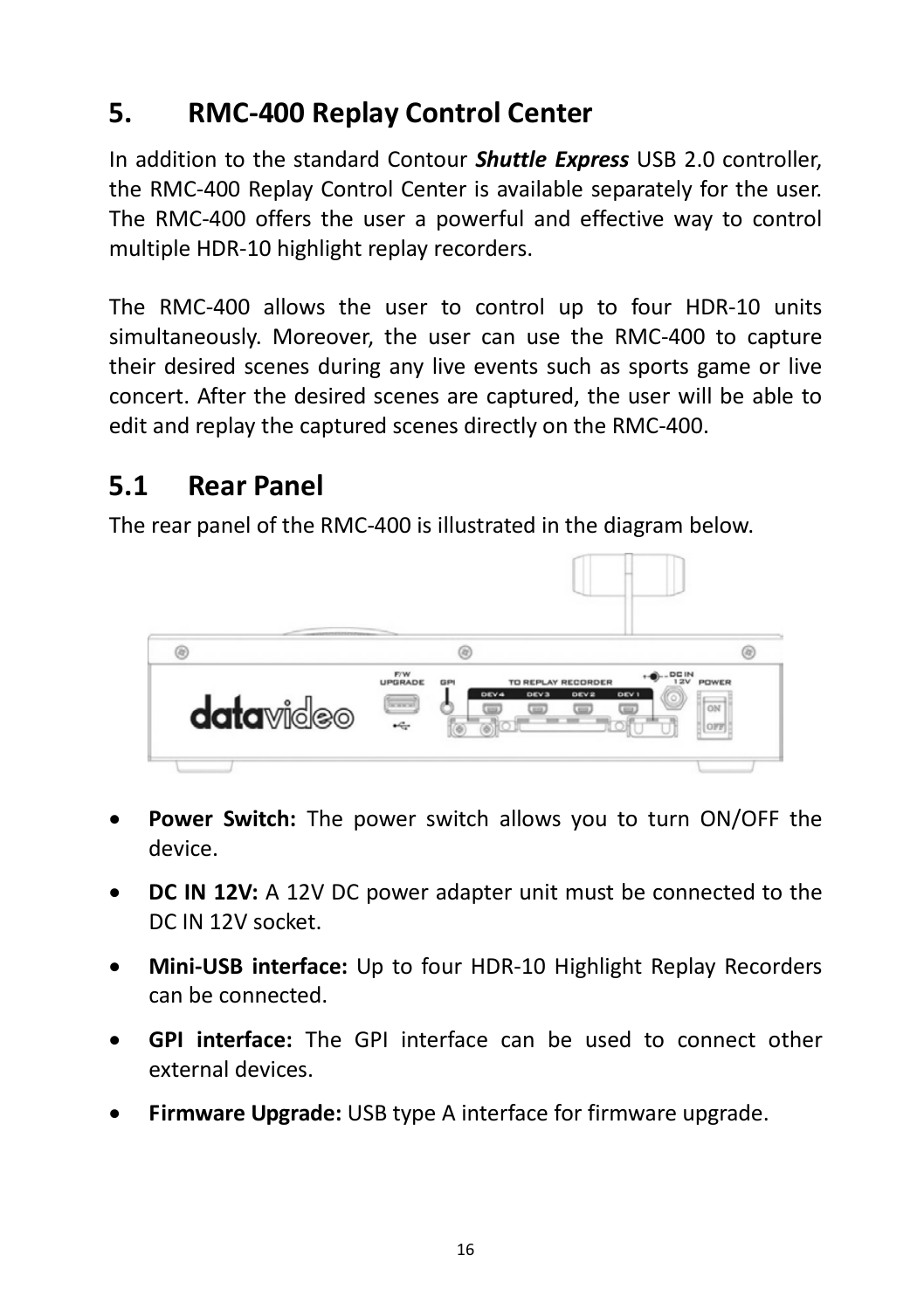# <span id="page-16-0"></span>**5.2 Control Panel**

The control panel of the RMC-400 is illustrated in the diagram below.



- **DEV1 to DEV4 Buttons:** "**Dev**" Buttons allow the user to activate the respective HDR-10 devices.
- **ALL Button:** Press the "**ALL**" button to activate all HDR-10 devices simultaneously.
- **CAPTURE Button:** Press the "**CAPTURE**" button to enter the **Capture** mode.
- **TRIM Button:** After desired scenes are captured, press the "**TRIM**" button to enter the **TRIM** mode for further editing.
- **REPLAY Button:** Press the "**REPLAY**" button to enter the **Replay** mode.
- **RECALL Button:** Press the "**RECALL**" button to enter the **RECALL** mode, which allows the user to retrieve a previous-saved clip for replay.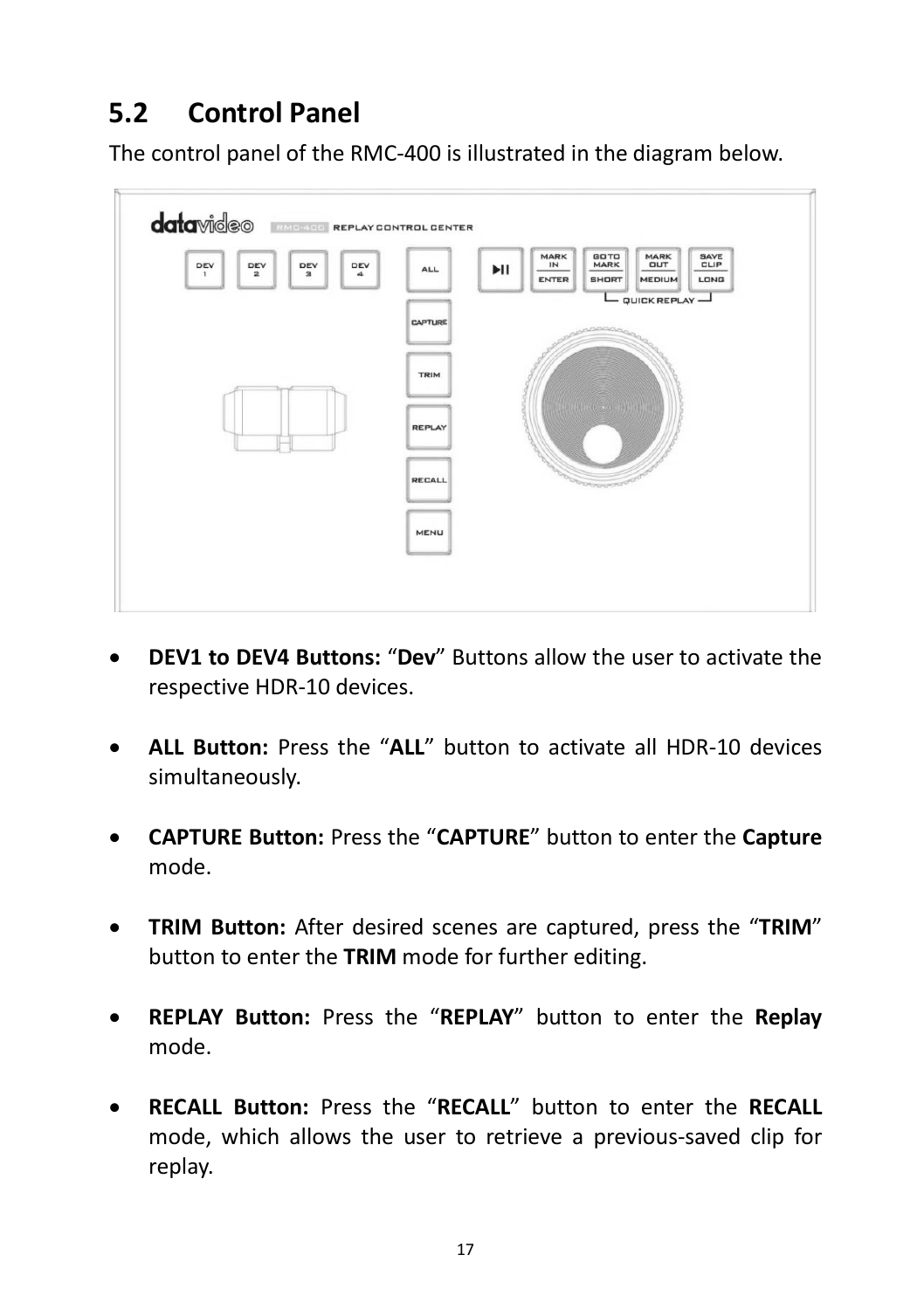- **MENU Button:** Press the "**MENU**" button to open the on-screen menu.
- **Play/Pause Button**: In **Replay** and **TRIM** mode, press this button to start and pause the clip playback.
- **MARK IN/ENTER Button:** In **Capture** and **TRIM** modes, this button determines the start point of the clip. In **Replay** mode, this button is disabled. In **Recall** and **Menu** modes, this is an "**ENTER**" button that confirms a selection when pressed.
- **GO TO MARK/SHORT Button:** In **TRIM** mode, the "**GO TO MARK**" button toggles between **Go To Marker** and **Drop marker** mode. In **Replay** mode, this button is disabled. In **Capture** mode, the button (**SHORT**) acts as the hotkey for capturing short-length clip. For example, if the "**SHORT**" button is set to 3 seconds, then the latest 3 second video will be captured after the "**SHORT**" button is pressed.
- **MARK OUT/MEDIUM Button:** In **TRIM** mode, the "**MARK OUT**" button determines the end point of the clip. In **Replay** mode, this button is disabled. In **Capture** mode, the button (**MEDIUM**) acts as the hotkey for capturing a medium-length clip. For example, if the "**MEDIUM**" button is set to 5 seconds, then the latest 5 second video will be captured after the "**MEDIUM**" button is pressed.
- **SAVE CLIP/LONG Button:** In **TRIM** mode, the current captured clip will be saved after the "**SAVE CLIP**" button is pressed. In **Replay** mode, this button is disabled. In **Capture** mode, the button (**LONG**) acts as the hotkey for capturing a short-length clip. For example, if the "**LONG**" button is set to 14 seconds, then the latest 14 second video will be captured after the "**LONG**" button is pressed.
- **T-Bar:** T-Bar sets the playback speed of the Replay ranging from 0% to 400%. Push the T-Bar to determine the desired speed. When the replay is at its full speed, the T-Bar is at its resting position leaning away from the user. However, if the speed is at 0%, the T-Bar leans toward the user at its resting position.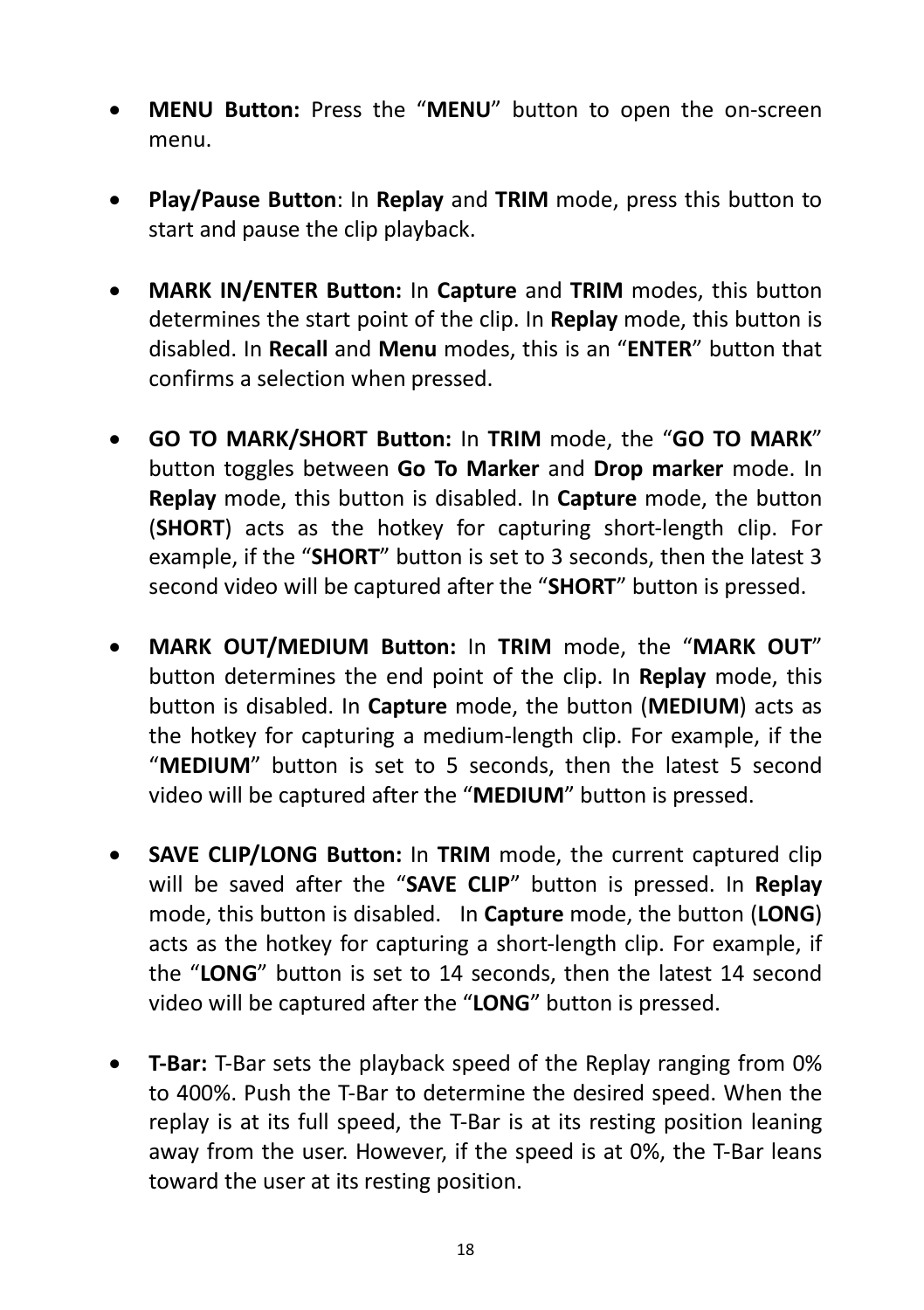• **Jog/Shuttle Knob:** When the video is paused in **TRIM** and **Replay** modes, use jog and shuttle wheels to adjust the cursor position. The shuttle wheel fast forwards or rewinds the cursor at 1x, 2x or 4x speed. The jog wheel fine tunes the cursor position. In **Recall** and **Menu** modes, the jog wheel can be used to browse the on-screen menu.

### <span id="page-18-0"></span>**5.3 How to Purchase**

The RMC-400 Replay Control Center is available for separate purchase. If the RMC-400 is of interest to you, please contact the local Datavideo sales representatives for more details.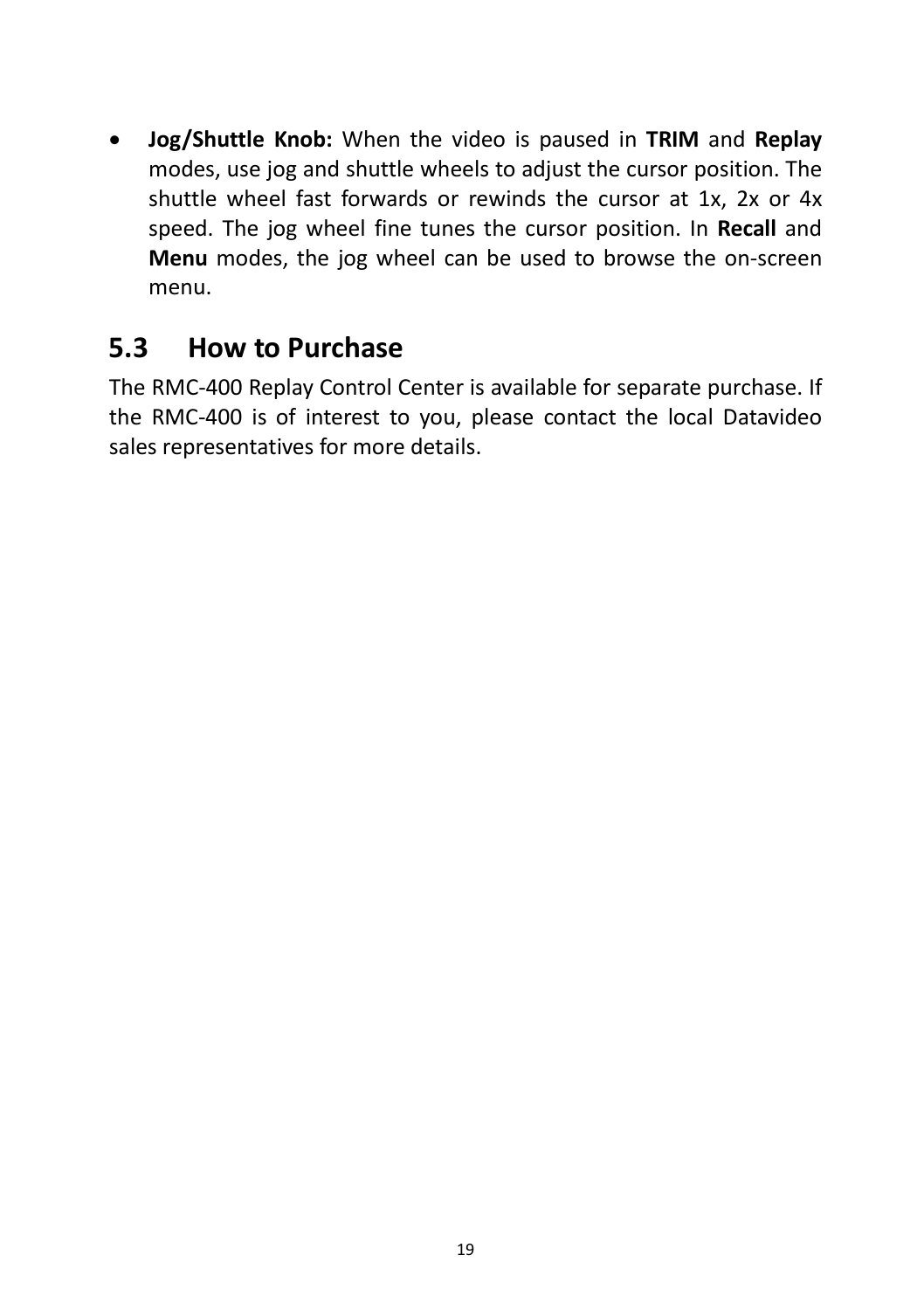## <span id="page-19-0"></span>**6. Firmware Upgrade**

Upgrading the Firmware involves upgrading the HDR-10 (Recorder) portion of the unit first and then the Controller portion of the unit.

#### **Recorder portion:**

- 1. Format the SSD drive within the HDR-10 and then connect the SSD to your computer.
- 2. Copy the supplied **flash.bin** file to the root directory of the SSD.
- 3. Safely eject the media from the computer and return the SSD to the HDR-10.
- 4. Go to the UPGRADE FIRMWARE option in the Home menu and follow OSD directions.

This process can take several minutes to complete, please be patient.

#### **Controller portion:**

- 1. Copy the supplied **update.bin** file to a USB Flash drive at the root directory.
- 2. Turn power to the HDR-10 unit OFF.
- 3. Disconnect the USB Jog/Shuttle Controller and connect the Flash Drive in its place.
- 4. Turn power to the HDR-10 unit ON and the unit will upgrade itself.
- 5. When finished, turn power OFF and return the Jog/Shuttle controller to the HDR-10.

This process can take several minutes to complete, please be patient.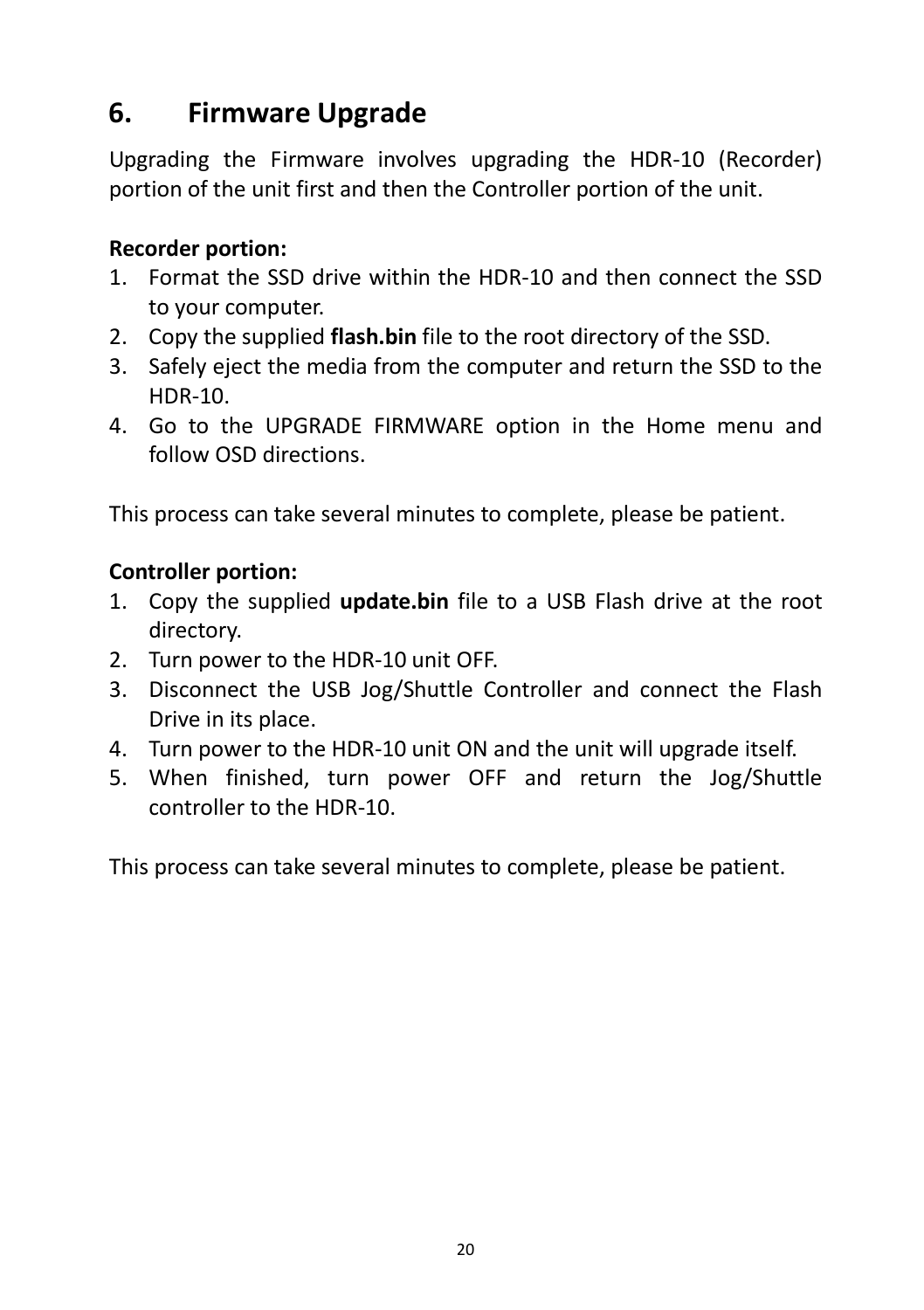## <span id="page-20-0"></span>**7. Formatting Storage Media**

Follow the procedure below to format SSD media in your HDR-10:

**WARNING**: Formatting the SSD will destroy any existing files already on the SSD. Back up any important files before formatting a previously used SSD in the HDR-10.

- 1. Go to Home menu.
- 2. Select Media  $\rightarrow$  Format media.
- 3. A Format prompt screen will appear to ask for confirmation; select "Yes"
- 4. Formatting will progress until finished
- 5. System returns to media menu after formatting is completed.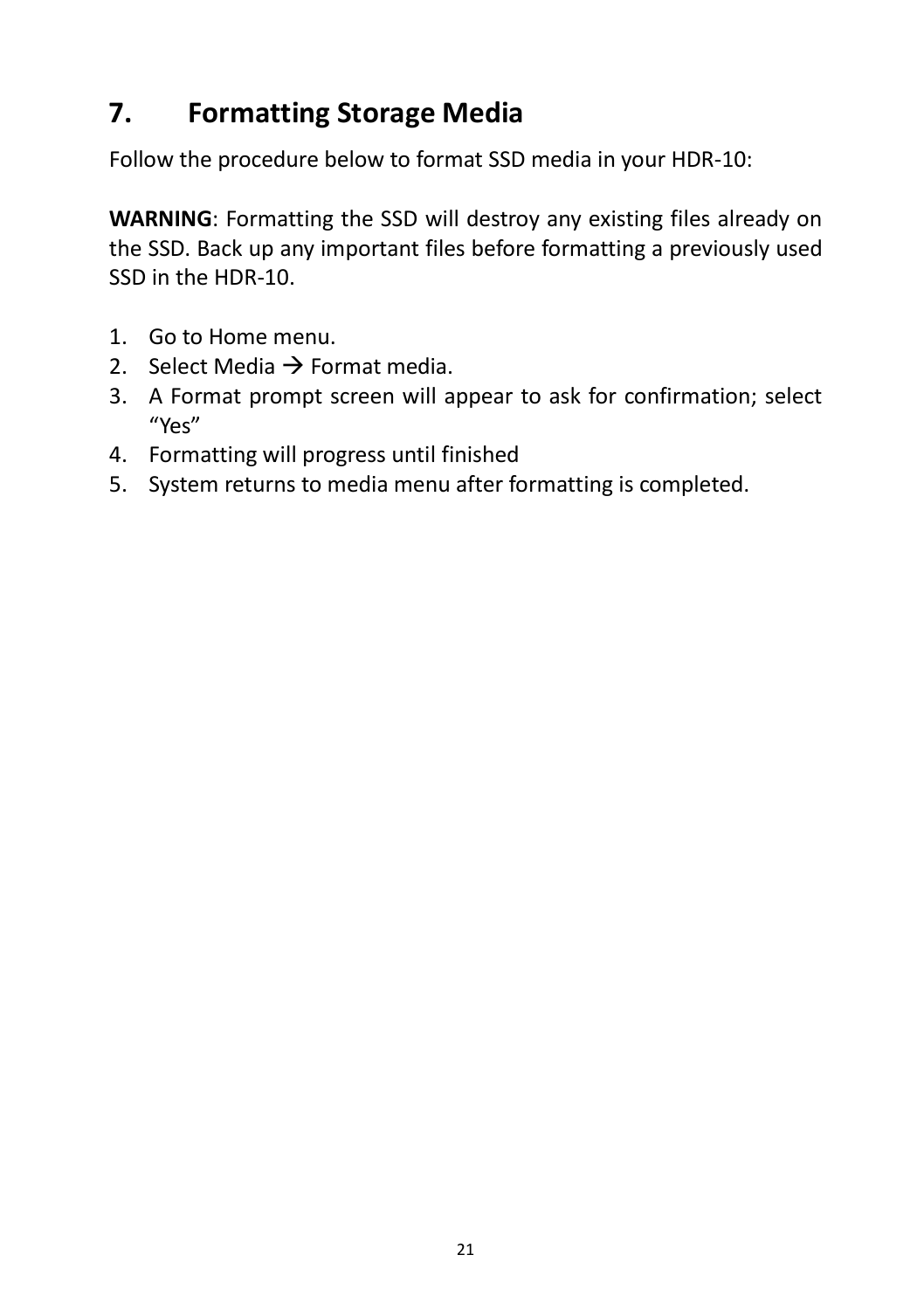# <span id="page-21-0"></span>**8. Specifications**

| <b>Descriptions</b> |                             | 3G/HD Recorder, Player, Highlight Replay Recorder   |                                                                                   |
|---------------------|-----------------------------|-----------------------------------------------------|-----------------------------------------------------------------------------------|
| <b>Housing Size</b> |                             | Standalone Type                                     |                                                                                   |
| <b>HDD Size</b>     |                             | No size limitation                                  |                                                                                   |
| Removable SSD / HDD |                             | V                                                   |                                                                                   |
| <b>File Format</b>  |                             | MOV                                                 |                                                                                   |
|                     | 3G/HD-SDI Input             | $\mathbf{1}$                                        | Level A                                                                           |
|                     | 3G/HD-SDI<br>Output         | $\overline{2}$                                      | One is programmable as loop-<br>through or independent output                     |
| Connector           | <b>LISN</b>                 | $\mathbf{1}$                                        | Connection interface between<br>main unit, remote controller<br>and other devices |
|                     | <b>USB</b>                  | $\mathbf{1}$                                        | Connection with remote<br>controller (Contour Shuttle<br>Express controller)      |
|                     | <b>GPI</b>                  | $\mathbf{1}$                                        |                                                                                   |
|                     | <b>DCIN</b>                 | $\mathbf{1}$                                        |                                                                                   |
|                     |                             | 720P@50/59.94/60                                    |                                                                                   |
| Video<br>Format     | HD                          | 1080i@50/59.94/60                                   |                                                                                   |
|                     | 3G (Level A Signal<br>Only) | 1080p@50/59.94/60                                   | In Highlight Replay Recorder<br>Mode only                                         |
| Codec               | <b>Color Format</b>         | 4:2:2                                               |                                                                                   |
|                     | Uncompressed                | 10-bit or 8-bit                                     |                                                                                   |
|                     | Size (GB)                   | 4                                                   | Standard memory module                                                            |
|                     | <b>Channels</b>             | 1 in and up to 2 out                                |                                                                                   |
| Internal Buffer     | Navigation                  | Slow Motion/ Normal<br>Speed/Fast Speed             |                                                                                   |
|                     | Cues                        | $\overline{2}$                                      | Cue In and Cue Out, controlled<br>by Controller                                   |
|                     | <b>Highlight</b>            | Records the clip<br>marked by Cue In and<br>Cue Out |                                                                                   |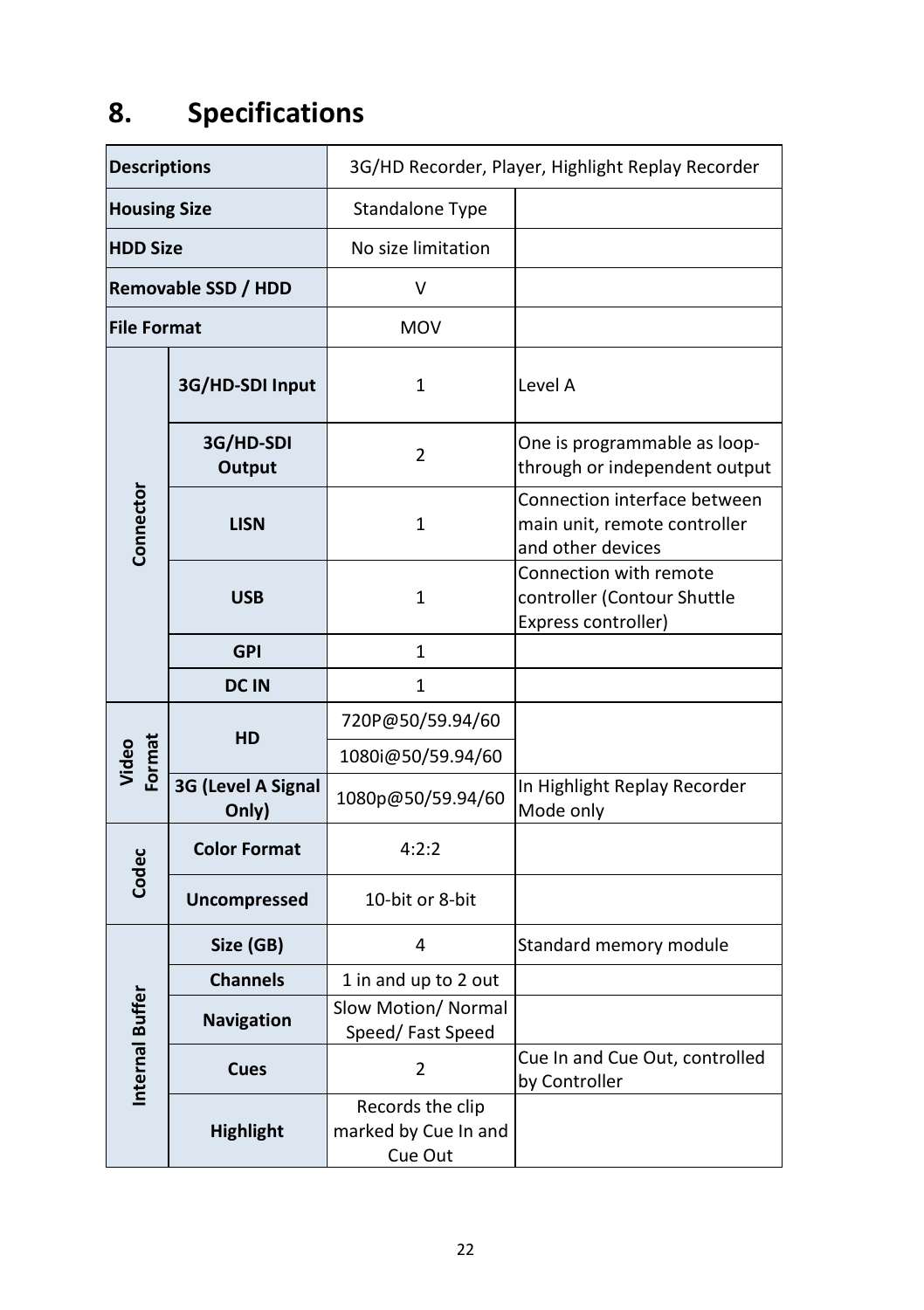## **Note**